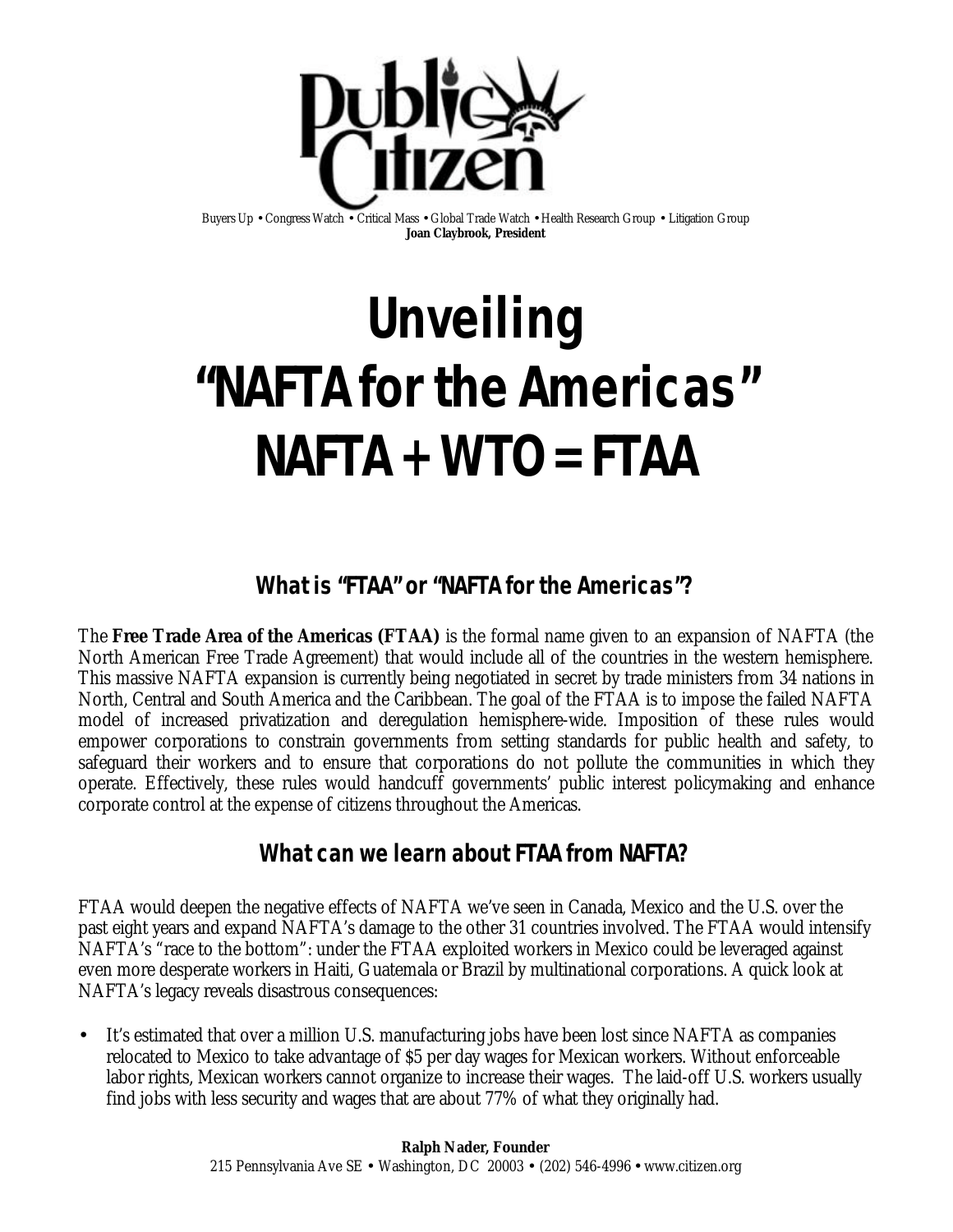- The trade surplus the U.S. enjoyed with Mexico before NAFTA has become an \$24.2 billion per year deficit as of 2000.
- Despite promises of increased economic development throughout Mexico, only the border region has seen intensified industrial activity. In border maquiladora factories, over one million more Mexicans work for less than the minimum wage of \$5 per day today than before NAFTA. Meanwhile, NAFTA's agricultural terms have devastated small farmers, with one million peasant farm families estimated to have been forced out of farming. The displaced *campesinos* are forced either into immigrating to the U.S. or into Mexico's overcrowded cities where unemployment runs rampant. During the NAFTA period, eight million Mexicans have fallen from the middle class into poverty.
- In addition, the increase of border industry has created worsening environmental and public health threats in the area. Along the border, the occurrence of some environmental diseases, including hepatitis, is two or three times the national average, due to lack of sewage treatment and safe drinking water.
- Health, safety and environmental laws in the three NAFTA countries have been attacked in NAFTA tribunals, where corporations demand financial compensation for public interest laws that cut into corporate profit.

Although it's hard to imagine that anyone would push for more of a failed model like this, what little we do know about FTAA is that is likely to look quite a bit like NAFTA. In fact, some FTAA draft text chapters appear to be literally copied from NAFTA, with additional countries added in. We know what results to expect!

#### **Who is involved in the FTAA negotiations, and how did it get started?**

High on their NAFTA victory in Congress, U.S. officials organized a "Summit of the Americas" in Miami in December 1994. Trade ministers from every country in the Western Hemisphere (except Cuba) agreed to launch negotiations to establish a hemispheric free trade deal. After the "Miami Summit," however, little was done on FTAA until the "Santiago Summit" in Chile in April 1998. At this second summit the 34 nations set up a Trade Negotiations Committee (TNC), consisting of vice ministers of trade from every country. Negotiators also agreed on a structure of nine working groups to deal with the major areas they agreed to cover under FTAA: agriculture, services, investment, dispute settlement, intellectual property rights, subsides and anti-dumping, competition policy, government procurement and market access. You would never know it from news reports, but since late 1999, the working groups have been meeting every few months to lay out their countries' positions on these issues and try to develop treaty language.

As with the Multilateral Agreement on Investment (MAI - a corporate rights investment agreement that was defeated by an international civil society campaign in 1998), many Members of Congress are only vaguely aware that any of this is going on. However, a variety of corporate committees do advise the U.S. negotiators; under the trade advisory committee system, over 500 corporate representatives have security clearance and access to FTAA NAFTA expansion documents. Organizations such as the Organization of American States (OAS), Inter-American Development Bank (IDB), and the UN Economic Commission for Latin America and the Caribbean (ECLAC), collectively known as the "Tripartite Committee," also provide direction. Early on, non-governmental civil society organizations (NGOs) demanded working groups on democratic governance, labor and human rights, consumer safety and the environment. These were rejected, and instead a Committee of Government Representatives on Civil Society was established to represent the views of civil society to the TNC. Yet this committee is little more than a postal in-box. It has no mechanism to incorporate civil society concerns and suggestions sent into the negotiations, so these are mainly ignored.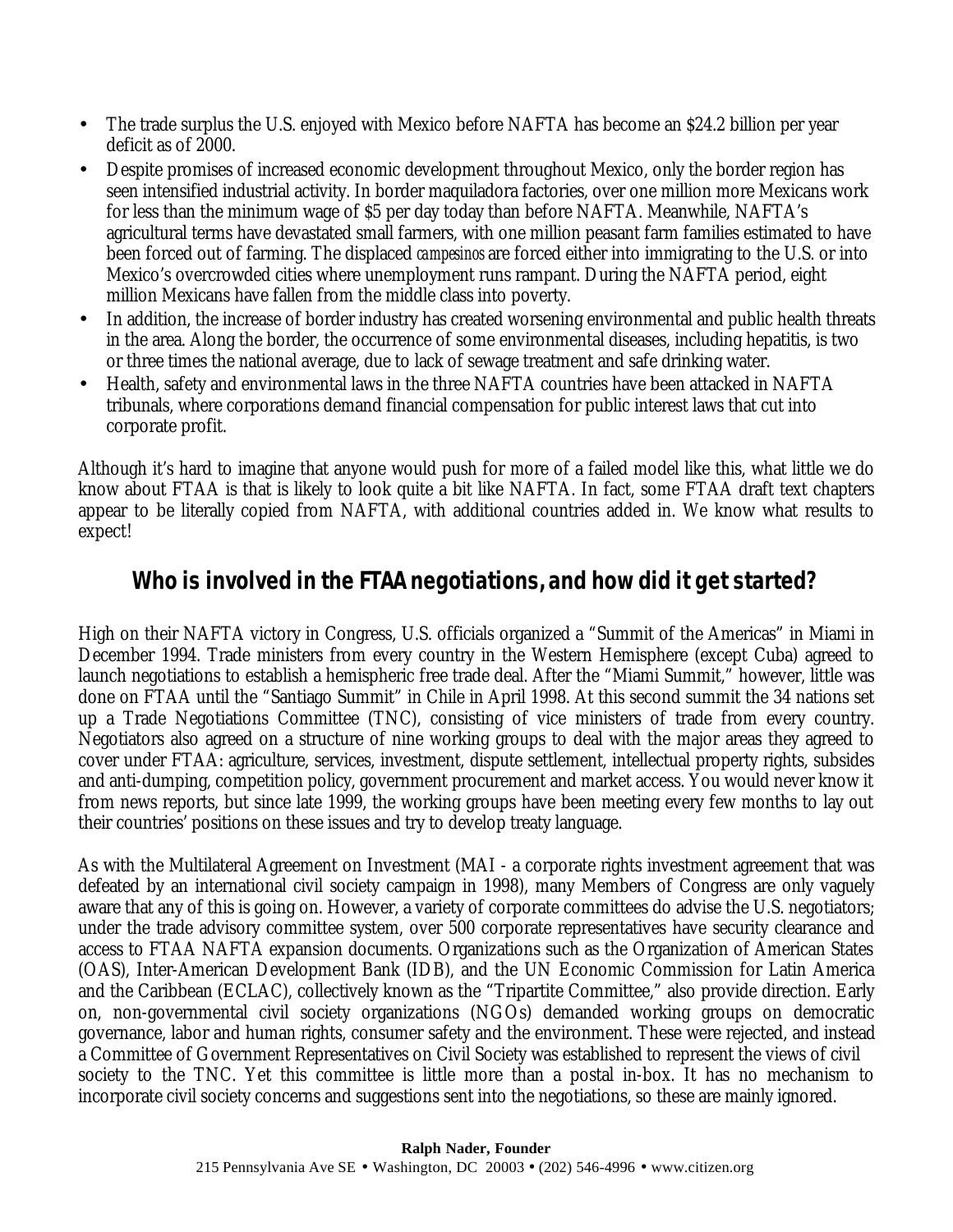The U.S. is represented by the U.S. Trade Representative's office (USTR), headed by Robert Zoellick. The lead USTR negotiator on FTAA is Peter Allgeier (see www.ustr.gov). If you are not a U.S. citizen and would like to find out who is representing your country in these negotiations, this information is available on the official FTAA website: www.ftaa-alca.org.

## **What could FTAA NAFTA expansion mean for you?**

Because negotiations are occurring in secret and only a partial "scrubbed" draft text was made public (see www.ftaa-alca.org. This "scrubbed" text does not include vital information such as which countries support which negotiating positions) we cannot know the full details of the draft text. However, our conversations with U.S. negotiators have given us some clues about what to expect once a final agreement is unveiled – in others words, once it's too late to change it!

**Essential Social Services Endangered:** The FTAA will contain a series of commitments to "liberalize" services, which is much like the General Agreement on Trade in Services (GATS) within the WTO. "Services" is a broad category that includes education, health care, "environmental services" (which can include access to water!), energy, postal services and anything else we pay for that isn't a physical object. Possible effects of the FTAA services agreement include:

- removal of national licensing standards for medical, legal and other key professionals, allowing doctors licensed in one country to practice in any country, even if their level of training or technological sophistication is different;
- privatization of public schools and prisons in the U.S., opening the door to greater corporate control, corruption and the temptation to cut critical corners (such as medical care for inmates or upkeep of safe school facilities) in the interests of improving profit margins; and
- privatization of postal services transferring U.S. Postal Service functions to a few delivery companies like FedEx, which could then send postal rates through the roof.

**Investment and a Backdoor MAI: Corporate Rights vs. Democracy:** FTAA NAFTA expansion provides a potential "back door" for the Multilateral Agreement on Investment (MAI), though negotiations focused on investments and in the financial services sector. We didn't call the MAI "NAFTA on steroids" for nothing! FTAA is based on NAFTA and direct NAFTA expansion is just another way to impose these rules. Like in NAFTA's Chapter 11, the USTR says that FTAA will include "investor-to-state" suits. These allow corporations to sue governments directly for the removal of standards or laws designed to protect public health and safety, which may cost the corporations a little more in operating costs. In other words, the FTAA would provide a hemispheric "regulatory takings" clause that explicitly values corporate profit over human costs. NAFTA cases that set a likely precedent of FTAA actions under this provision include:

- The Canadian funeral home chain Loewen Group used NAFTA investor protections to sue the U.S. government for \$750 million in cash damages after a Mississippi court found Loewen guilty of malicious and fraudulent practices that unfairly targeted a local small business. (NAFTA permits companies to sue governments over rulings or regulations that may potentially limit their profits.) Loewen argues that the very existence of the state court system violates its NAFTA rights.
- The U.S.-based Ethyl Corporation forced Canada to pay \$13 million in damages and drop its ban on the dangerous gasoline additive MMT, a known toxin that attacks the human nervous system. Other regulations protecting public health and the environment remain open to attack under NAFTA and FTAA.